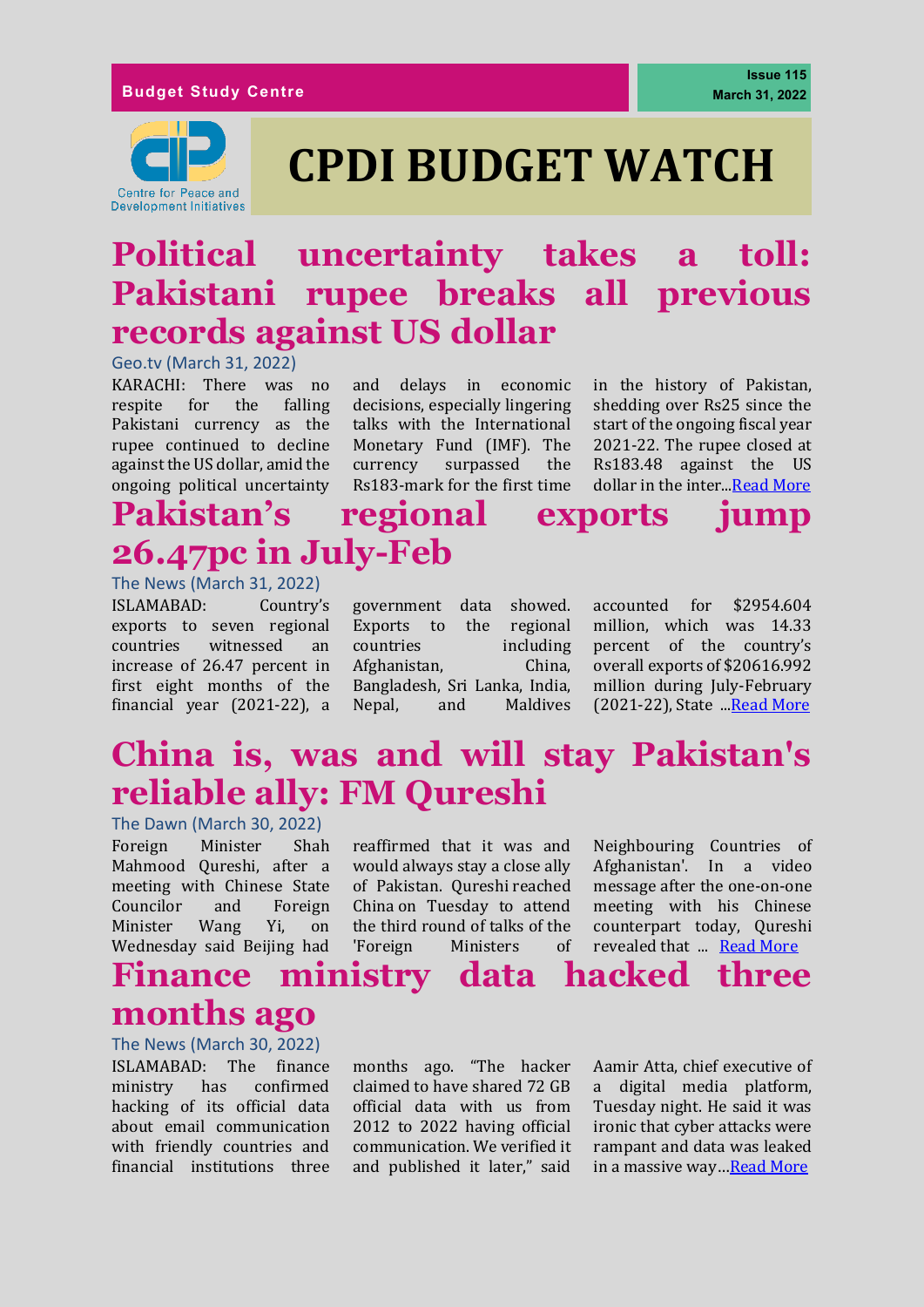# **PSX announces 'Top 25 Companies Awards'**

#### Business Recorder (March 29, 2022)

KARACHI: Pakistan Stock Exchange has announced the recipients of the Top 25 Companies Awards for the year 2020. The key prerequisites for this prestigious

award include Total Shareholder Return (TSR), shares must trade for at least 50 percent of the total trading days during the year, and that the company is not in the

Defaulters' Segment of the Exchange or trading in its shares has not been suspended on account of violation of Listing Companies & Securities Reg...[.Read More](https://www.brecorder.com/news/40163566/psx-announces-top-25-companies-awards)

### **SMEDA to organize training on 'selling on Amazon from Pakistan'**

#### Dailytimes.com.pk (March 29, 2022)

ISLAMABAD: The Small and Medium Enterprises Development Authority (SMEDA) will organize a day training programme on "selling on Amazon from Pakistan" for profitable business growth on March 30. The session will be organized by SMEDA under National Business Development Programme (NBDP) for SMEs,

to extend non-financial advisory services to small and medium businesses, according to sources in the authority. The training programme will … [Read More](https://dailytimes.com.pk/909901/smeda-to-organize-training-on-selling-on-amazon-from-pakistan/)

# **Pakistan, ADB sign \$300 million capital market development programme**

#### Bolnews.com (March 28, 2022)

ISLAMABAD: The government of Pakistan Economic Affairs Division and Asian Development Bank (ADB) have signed the Capital Market Development

Programme (Subprogramme 2) amounting to \$300 million, a statement said. Federal Minister for Economic Affairs Omar Ayub Khan witnessed the signing ceremony for the programme. The objective of the programme is to strengthen market stability, enhance market facilitation and supply-based measures, and improve dem... [Read More](https://www.bolnews.com/business/2022/03/pakistan-adb-sign-300-million-capital-market-development-programme/)

## **Govt completes 19 reforms under capital market development program**

Profit.pakistantoday.com.pk (March 28, 2022)

Federal Minister for Economic Affairs Omar Ayub Khan witnessed the signing ceremony of the Capital Market Development Program (Subprogram 2)

amounting to \$300 million between the Economic Affairs Division and Asian Development Bank (ADB). The objective of the program is to strengthen

market stability, enhance market facilitation, enhance supply-based measures and improve demand-based measures for capital market development. It ..[..Read More](https://profit.pakistantoday.com.pk/2022/03/28/govt-completes-19-reforms-under-capital-market-development-program/)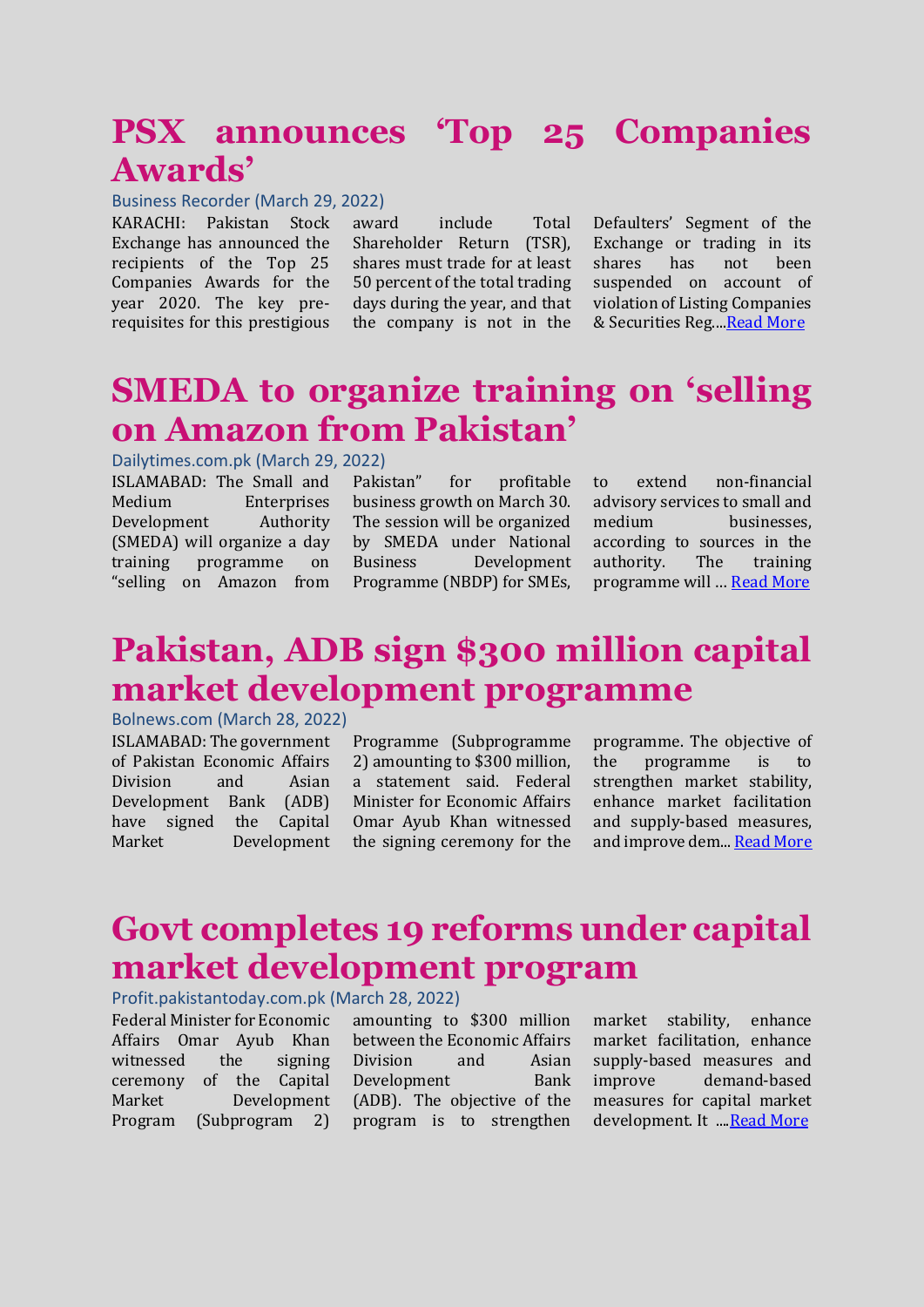# **Private credit offtake reaches Rs911bn: Tarin**

#### Business Recorder (March 27, 2022)

ISLAMABAD: Minister for Finance and Revenue, Shaukat Tarin Saturday said private credit offtake during the period from July-March 11, 2022 was recorded at Rs

911 billion against Rs. 357 billion of same period last year. He said the substantial increase was indicating robust economic activity. Meanwhile, the government

had retired Rs 291 billion to the State Bank of Pakistan, creating room for private sector, he added. He said that the during this time period the economic ... [Read More](https://www.brecorder.com/news/40163270/private-credit-offtake-reaches-rs911bn-tarin)

# **Financial constraints 'prompts' ministry to not up subsidy on phosphatic, potash fertilisers**

#### Aaj.tv (March 27, 2022)

Finance Ministry has refused to increase subsidy on phosphatic and potash fertilizers due to serious financial constraints and being under an IMF program and urged provinces to enhance their shares, well informed sources told Business Recorder. At a recent meeting of the ECC, the Ministry of National Food Security and Research stated that Pakistan meets around 84 percent of its fertilizer requirement through local production while the remaining is met ..[.Read More](https://www.aaj.tv/news/30282335)

# **Govt raises profit rates on national saving schemes**

#### Geo.tv (March 26, 2022)

KARACHI: In order to absorb the benefit of a boost in its income from the Pakistan Investment Bonds (PIB), the government has increased the rate of profit on various national savings schemes, [The](https://www.thenews.com.pk/print/944618-up-to-100bps-nss-rates-jump-on-rising-pibs-yields)  [News](https://www.thenews.com.pk/print/944618-up-to-100bps-nss-rates-jump-on-rising-pibs-yields) reported. The new rates were effective from March 25, 2022 (Friday). The Central Directorate of National Savings (CDNS) — which works under the Ministry of Finance — announced on Thursday an increase in the rate of profit on the Pensioner Benefit Accounts, Behbood Saving Certificate... [Read More](https://www.geo.tv/latest/407464-govt-raises-profit-rates-on-national-saving-schemes)

## **Auditor General reports financial irregularities at PEDO**

Profit.pakistantoday.com.pk (March 26, 2022)

The Auditor General of Pakistan has reported that the Pakhtunkhwa Energy and Development Organisation (PEDO) has incurred Rs125.2 million loss to provincial

exchequer by purchasing four vehicles for Rs148 million, while their actual worth is Rs22.8 million. The Auditor General has recommended imposition of liability and recovery of the amount from the responsible PEDO officials. However, despite being discussed in the Public Accounts Committee (PAC), so far no recovery ... Read More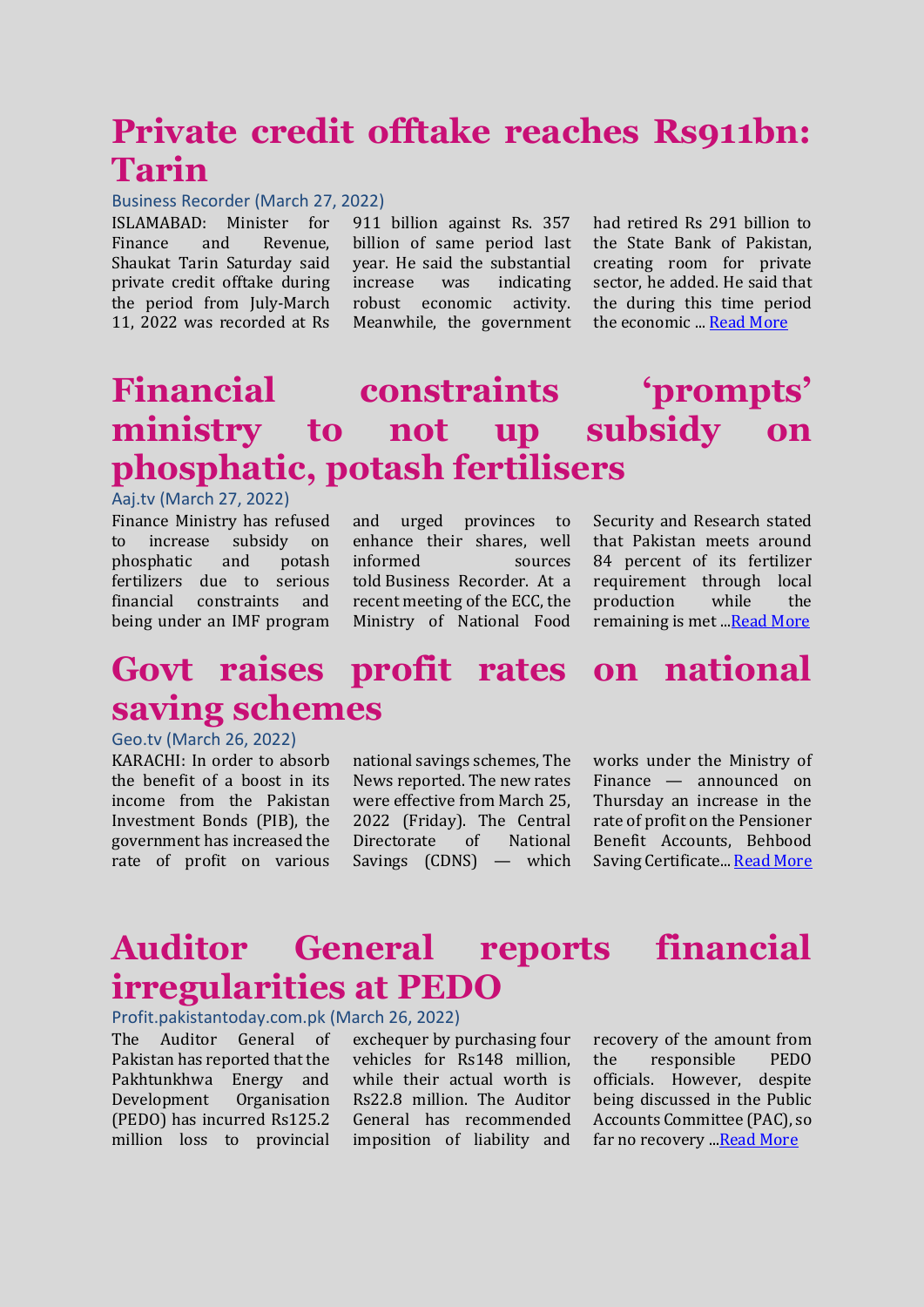# **Pakistan seeks investment partner for its \$33m startup funding initiative**

Bolnews.com (March 25, 2022)

KARACHI: The Government of Pakistan is seeking an investment partner, preferably a credible international entity, to launch the Rs6 billion (\$33 million)

Pakistan Tech Startup Funding Programme (PSFP), an official said. The programme is an intensive investment support programme for startups with the aim to accelerate their chances of growth and scale, he added. "A minimum of Rs.6 billion is to be invested over a period of 5 years (tentatively starting from July... [Read More](https://www.bolnews.com/business/2022/03/pakistan-seeks-investment-partner-for-its-33m-startup-funding-initiative/)

# **Governor SBP unveils special report about progress on SDGs from banking perspective**

#### Dailytimes.com.pk (March 25, 2022)

ISLAMABAD:Governor State Bank of Pakistan, Dr. Reza Baqir unveiled a report titled 'SDGs and sustainability report – Pakistan banking sector perspective' in Dubai.

The report was launched in an event on the theme 'The Future of Green and Sustainable Finance – The Role of the SDGs' organized by the Global Ethical Finance

Initiative (GEFI) in collaboration with the Government of Scotland and United Kingdom Islamic Finance Council (UKIFC) on on March 23,2023[..Read More](https://dailytimes.com.pk/907511/governor-sbp-unveils-special-report-about-progress-on-sdgs-from-banking-perspective/)

### **IMF unconvinced over Pakistan govt's amnesty scheme: report**

#### Geo.tv (March 24, 2022)

After Finance Minister Shaukat Tarin's claims that Pakistan and the International Monetary Fund (IMF) will reach a staff-level agreement this week, the government

failed to convince the Fund with its justifications for the recently announced amnesty scheme, according to a media report. A report published by [Daily Dawn](https://www.dawn.com/news/1681513/govt-fails-to-convince-imf-over-amnesty-scheme) said that the IMF has doubts over the financing sources of the prime minister's relief package and the financial impact it would have on electricity and petroleum prices... [Read More](https://www.geo.tv/latest/407062-imf-unconvinced-over-pakistan-govts-amnesty-scheme-report)

# **World Bank indirectly funding Pakistan coal projects, says analyst**

#### The Dawn (March 24, 2022)

KARACHI: The World Bank has been actively funding coal projects in Pakistan despite making a global no-coalfinance pledge back in 2013, said analysts at a seminar on

Tuesday organised by the Alliance for Climate Justice and Clean Energy, a coalition of energy-sector think tanks. "The World Bank's assistance led to a surge in coal investments and over 7,000 megawatts of coal-fired power in Pakistan... its rhetoric on coal is different from reality," said Heike Mainhardt, seni....[. Read More](https://www.dawn.com/news/1681379)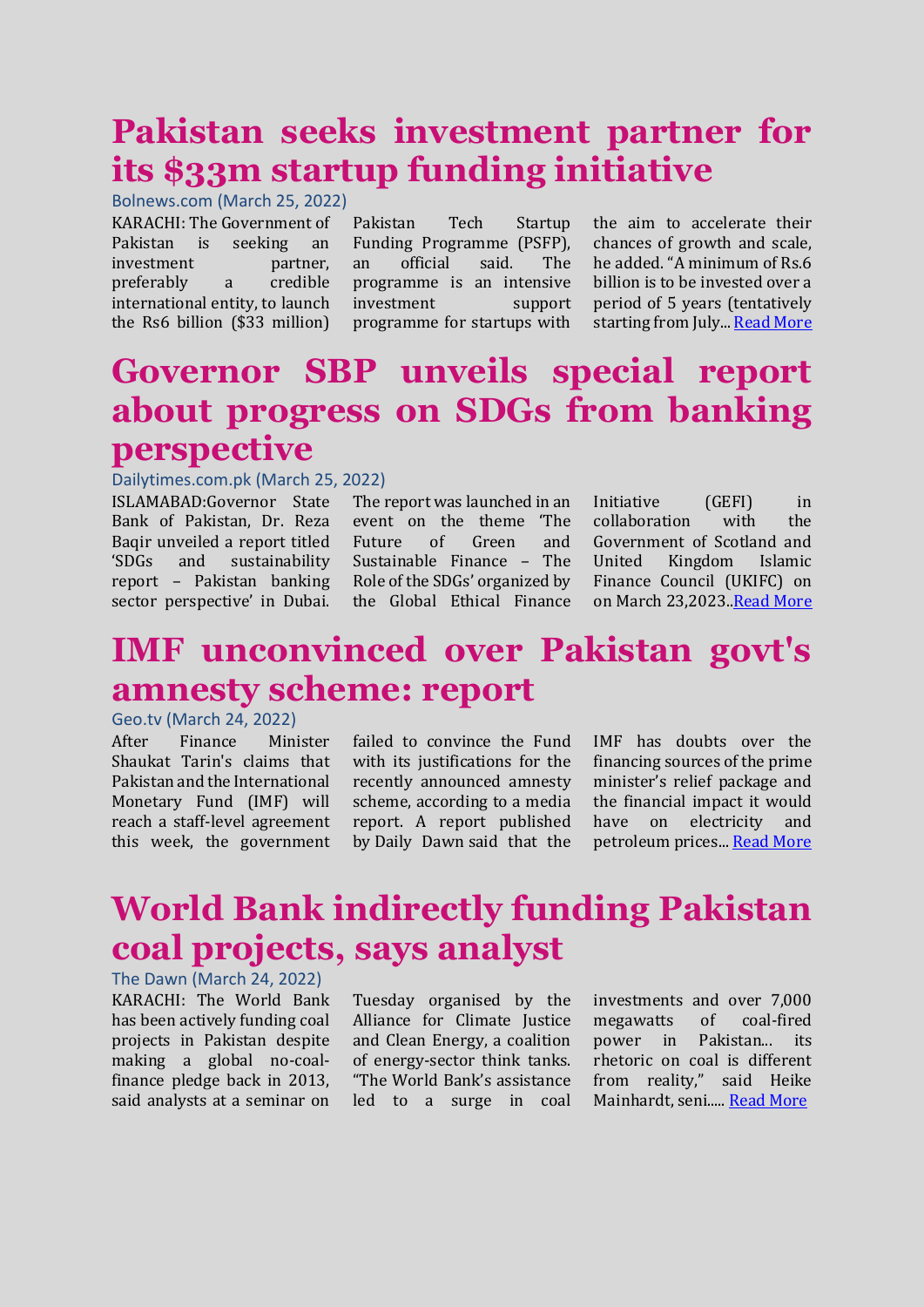### **Govt gets financial relief as China rolls over \$4.2b debt**

Tribune.com.pk (March 23, 2022)

ISLAMABAD: Finance Minister Shaukat Tarin on Tuesday said that China has agreed to rollover \$4.2 billion debt that was maturing this week, providing a major

financial relief to the government. The \$2 billion loan by China's State Administration of Foreign Exchange (SAFE), has been rolled over, Tarin confirmed

to The Express Tribune. The SAFE deposit loan matured on Wednesday (today).Tarin said that the visiting Chinese Foreign Minister also conveyed on Tue ...Read More

## **State Bank to launch Challenge Fund for SMEs**

#### The News (March 23, 2022)

KARACHI: The State Bank of Pakistan (SBP) is introducing a Challenge Fund for SMEs (CFS) to support innovative solutions for SME banking in the country, a circular said on Tuesday. This fund in the form of grants would facilitate banks in developing innovative technological solutions to cater the banking needs of the SME sector. "SBP is launching a challenge fund to spur innovations in areas such as sustainable business models that ride on utilisation of technology or other alternative delive.[..Read More](https://www.thenews.com.pk/print/943738-state-bank-to-launch-challenge-fund-for-smes)

### **Another day, another record low for Pakistan rupee against US dollar**

#### Business Recorder (March 22, 2022)

Pakistan rupee fell for the seventh consecutive session against the US dollar, as the local currency registered a new record low after depreciating 0.26% in the

inter-bank market on Tuesday. As per the State Bank of Pakistan (SBP), the rupee closed at 181.73, its weakest level in history, after a day-on-day depreciation of 48 paisas. On Monday, the local currency closed at the then-record low of 181.25 against USD. The rupee has lost 16.21% since its mostrecent high achie… [Read More](https://www.brecorder.com/news/40162381)

# **ADB approves \$300m loan to develop Pakistan's capital markets**

#### Tribune.com.pk (March 22, 2022)

ISLAMABAD: The Asian Development Bank (ADB) approved a \$300 million loan on Tuesday to further develop Pakistan's capital markets, promote private investment in the country, and help mobilise domestic resources to finance sustainable growth. According to a statement, the second sub-programme of the ADB's Third Capital Market Development Program builds on institutional and regulatory reforms put in place under the first subprogramme approved in 2020. It aims to ... [Read More](https://tribune.com.pk/story/2349110/adb-approves-300m-loan-to-develop-pakistans-capital-markets)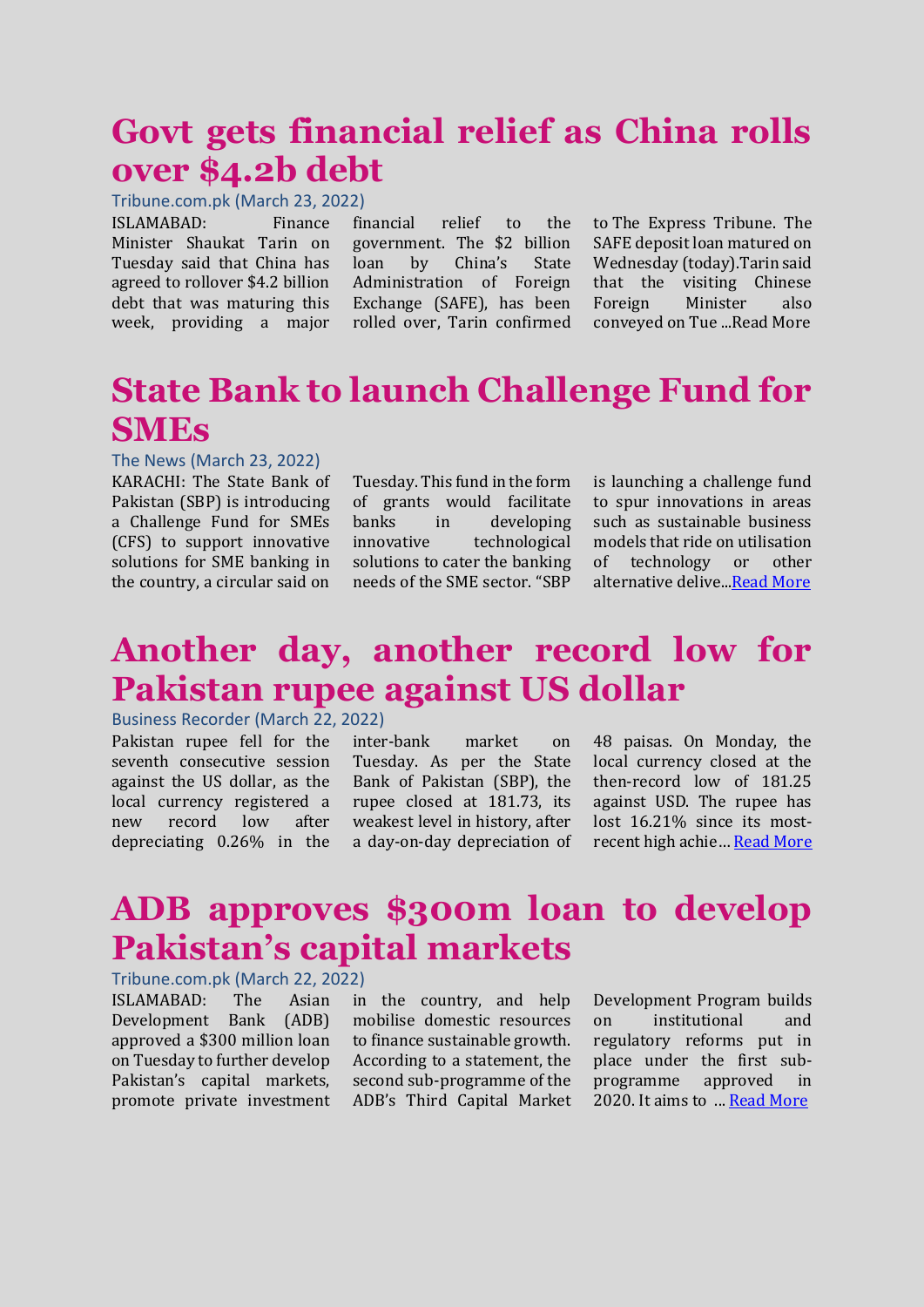# **TIPP to provide to its users latest, authentic info on taxes, trade**

Business Recorder (March 21, 2022)

ISLAMABAD: The traders, overseas Pakistanis, and potential investors would be able to get the latest and authentic information on taxes and trade through the

Trade Information Portal of Pakistan (TIPP). The FBR's report on the TIPP revealed that the said portal is a website that displays latest and complete regulatory

information related to imports, exports, and transit trade for any item/HS code as well as useful statistical data for international trade. Each piece of inform ... [Read More](https://www.brecorder.com/news/40162227/tipp-to-provide-to-its-users-latest-authentic-info-on-taxes-trade)

### **Islamic Development Bank offers \$180m to support Pakistan's green agenda**

#### Arab News (March 21, 2022)

RIYADH: The Islamic Development Bank has signed three financing agreements, valued at \$180 million, with the Government of Pakistan, to support its green agenda,

it said, in a statement. The financing is set to fund the Mohmand Dam and Hydropower Plant project. It aims to add 800 megawatts to Pakistan's installed

hydropower capacity and generate approximately 2,862 gigawatt hours annually. "We are working with other players from the Arab Coordination .[..Read More](https://www.arabnews.com/node/2046971/business-economy)

# **PM tells success stories of his govt**

#### Business Recorder (March 20, 2022)

DARGAI: Prime Minister Imran Khan here on Sunday, while highlighting his government's major initiatives and achievements, said Sehat Card plus Program,

Kamyab Pakistan Program, Energy Projects, Ehsas and Uniformed Education system was launched for socioeconomic empowerment of people and expediting pace of industrial and economic growth. Addressing a huge public gathering here, the Prime Minister said during the last three and half years of his government ... [Read More](brecorder.com/news/40162039)

# **Russia-Ukraine war may trigger food, fuel price hike in Afghanistan**

#### Newsroompost.com (March 20, 2022)

Kabul [Afghanistan]: As the war between Russia and Ukraine continues, United Nations World Food Programme (WFP) has warned that the ongoing conflicts between both countries will cause a hike in the prices of food items and fuels in Afghanistan. WFP has provided life-saving assistance for 12 million

Afghans since the beginning of 2022 but the has added that 95 per cent of 38 million Afghans do not have access to sufficient food, Khaama Press reported. WFP ... [Read More](https://newsroompost.com/business/russia-ukraine-war-may-trigger-food-fuel-price-hike-in-afghanistan/5074326.html)